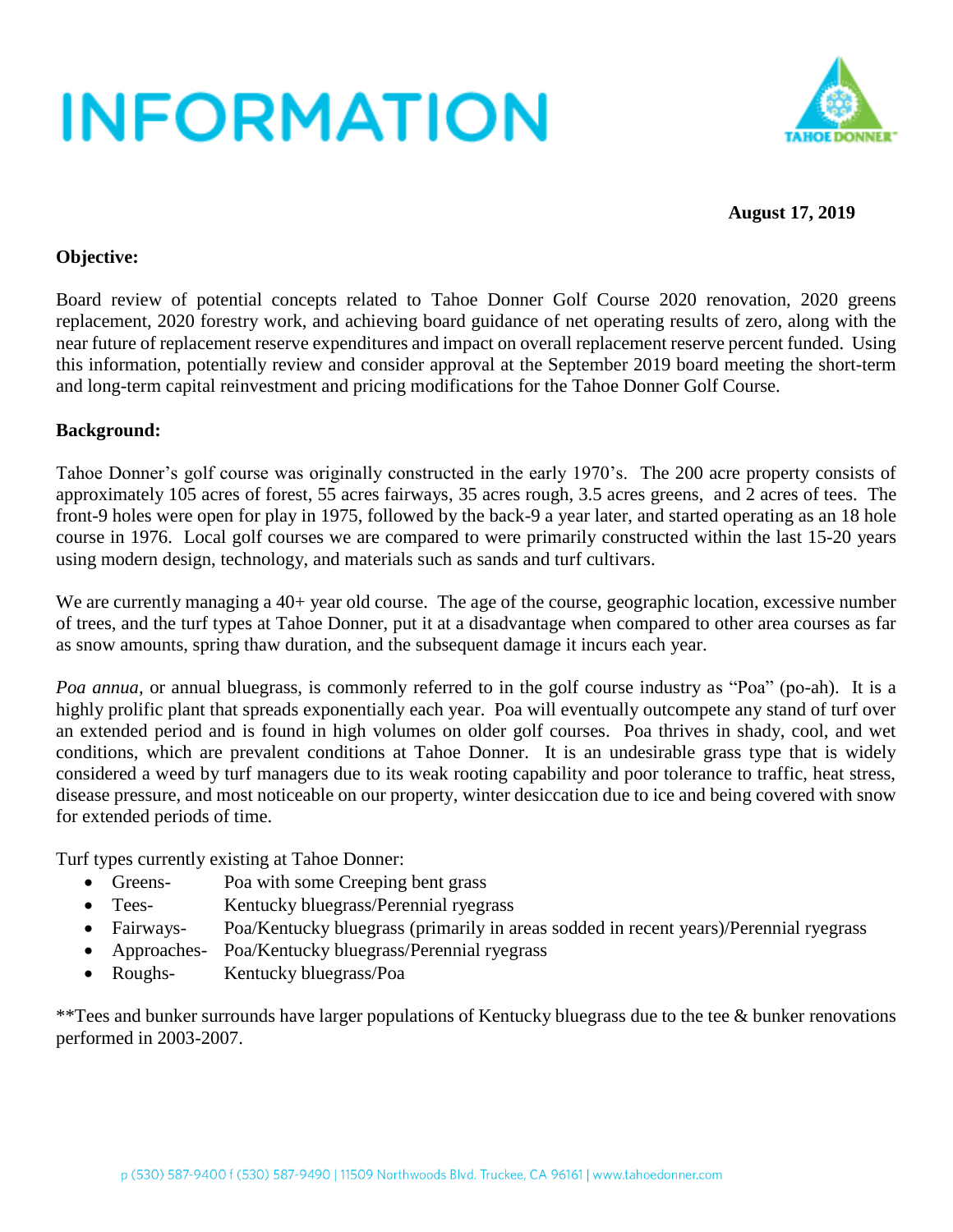

The Tee and Bunker Renovation project ending in 2007 was the last major capital expenditure for repair and improvement of the Tahoe Donner Golf Course. The project was phased over a 5-year period with a total project cost of \$2.5 million (\$2.3m RRF, \$0.2m DVF).

During the Tee and Bunker Renovation project, partial course play remaining available throughout the duration of the project.

The 2003-2007 Tee and Bunker Project scope included –

- All bunkers on the golf course were remodeled with additional bunkers added throughout the course including the practice area adjacent to the #1 Tee.
- Tee Boxes added and installed at every hole to upgrade from (2) course distance offering using a single large tee box to offering (4) course distance offerings with the addition of multiple tee boxes.
- Holes #7 and #9 fairways were regraded with large scale import of soil, reshaping of fairways, addition of tees and bunkers, and sod replacement.
- Hole #2 approach to the tee was also regraded with sod replacement. Addition of tee boxes and renovation and addition of bunkers.

### **Proposed 2020 capital investment at the Tahoe Donner Golf Course is highlighted by three primary objectives:**

- 1. **Golf Course Master Plan repairs and improvements –** designs complete, cost estimates pending, permitting pending, construction proposed in Summer 2020 – (estimated construction timeline – 12-14 weeks) – Funding Option – Replacement Reserves Fund - Estimated cost - \$1.25 million
	- o **Attachment:** 20190812 Tahoe Donner-Grading Plan (2019) with revise 10-11 sheets incorporated.pdf
	- o **Attachment:** 20190807 CB Tahoe Donner-Budget Estimate Form (8-7-19).pdf
- 2. **Greens Replacement (21 Greens)** poor turf quality over multi-year climatic and invasive grass impacts compounded the major damage to the greens after the extraordinary winter experience 2018/2019 Winter season – proposed to be completed within the same construction timeline of the repairs and improvements project (Estimated construction timeline – 10-14 weeks) – Funding Option – Replacement Reserves Fund - Estimated Cost \$600,000.00
	- o **Attachment**: 20190816 Golf Course trees article.pdf
- 3. **Forestry large-scale defensible space and tree removal project** Dead and hazardous tree removal and limbing and thinning in the forested common areas on and around the golf course. This has been a planned project; however, challenged with access and timing constraints due to heavy winter seasons and/or timing of golf course operations. Proposed to be completed within the same construction timeline of the Golf Course Master Plan repairs and improvements project and the Greens Replacement Project. (Estimated construction timeline – 12-14 weeks) – Funding options include Replacement Reserve Funds / Forestry Operating Funds – Estimated project cost - \$155,000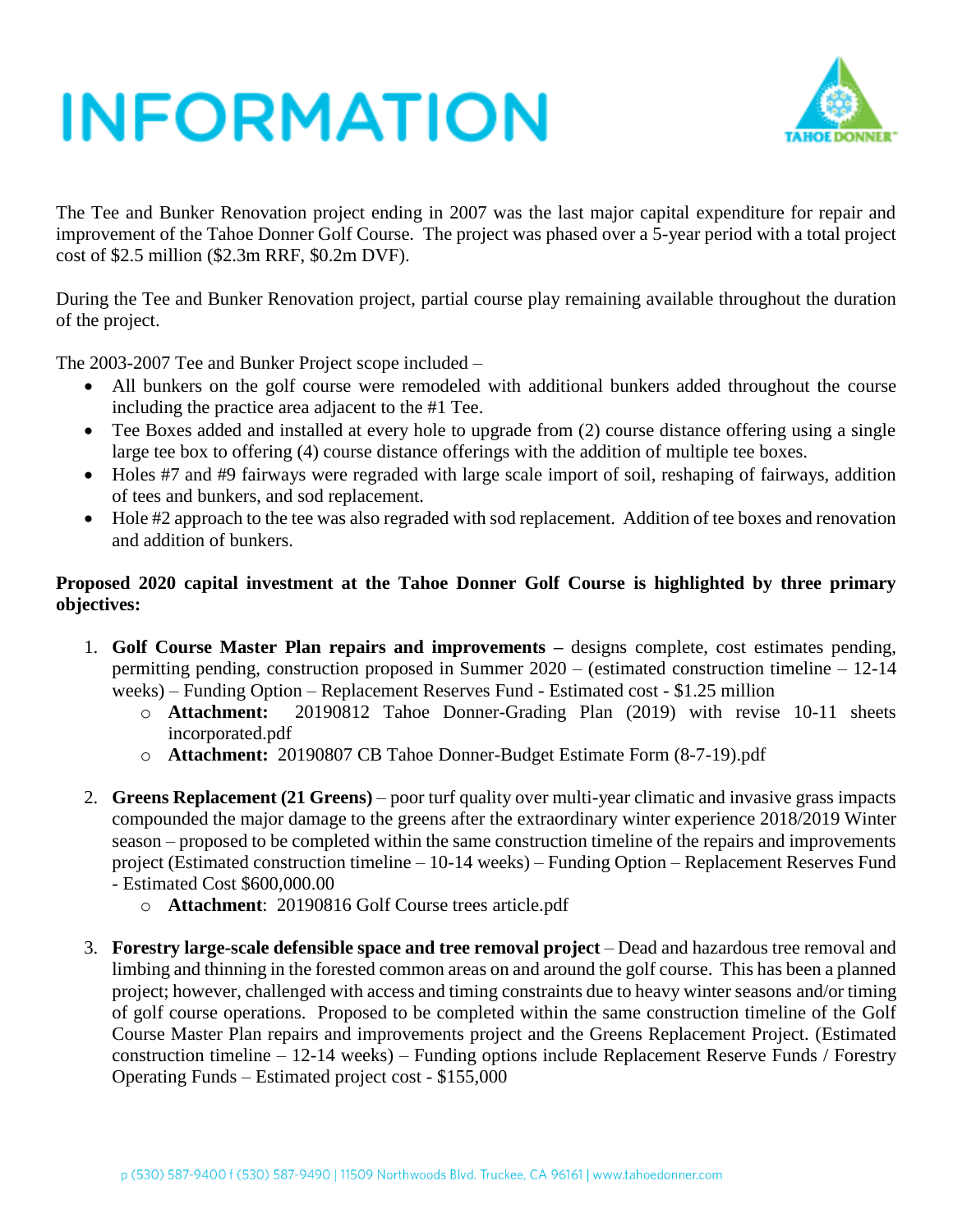

- 4. **Review of draft Net Operating Results (NOR) [Earnings before interest, tax, depreciation and amortization (EBITDA)] discussions and recommendations to achieve NET NOR of \$0** without consideration of allocated overhead.
	- o **Attachment:** 20190816 Golf Scenarios v3.pdf

#### **Tahoe Donner Associations Golf Course Master Plan repairs and Improvements:**

Tahoe Donner has contracted Cary Bickler, Inc. to update the Golf Course Master Plan in 2019, with ideas and assistance from the Golf Course Subcommittee's proposed list of improvements. Kelly Biological Consulting was contracted to prepare a *Wetland Evaluation of Tahoe Donner Golf Course*, dated July 2018. Subsequent wetland boundaries and detailed constraints were obtained ahead of the winter 2018/2019 season and are now reflected in reports dated September 4 and 7, 2018. From these studies, the Golf Course Subcommittee provided further detail in the document, *Improvements and Long-Term Planning for TD Golf Course*, updated on October 15, 2018. The GPC Subcommittee and staff have provided progress briefings to the Board of Directors at several board meeting this past year.

Asset components reflecting many of the areas of improvement were added to the association Reserve Study during the 2013 3-year Reserve Study update. The 2019 Tahoe Donner Annual Capital Replacement Reserves Budget includes *Fairways & Rough Remodel – Agency & Construction Costs*; not to exceed \$500,207 from Replacement Reserve – Capital Funds. With detailed drawings and agency permit approvals required ahead of the originally anticipated construction schedule in late 2019, Board members approved an acceleration of up to \$14,000 from this 2019 RRF budget, to be utilized in late 2018 for required wetland feasibility studies and initial site consultations with Cary Bickler, Inc. In January 2019, Board members approved an additional \$56,000 from *The Fairways and Rough Remodel – Agency and Construction Costs budget* to contract with Cary Bickler, Inc. to provide professional architectural and consulting services to include: generation of golf course repair and improvement detailed drawings and specifications that are required for accurate project cost estimates, construction scheduling, agency approvals, construction administration, and preparation of the Master Plan update.

Following the July 24, 2019 site visit, Cary Bickler completed the 2019 Golf Course Master Plan update, and working with the Golf Course Superintendent and Golf Course Subcommittee has developed the repair and improvement project scope, provided detailed design drawings and specifications, established an architect's project budget estimate, and prepared the contractor bid packet. Revised Architects budget estimates for Master Plan repairs and improvements projects for 2020 are approximately \$1.25 million inclusive of a contingency.

Future Action: Board approvals of the project scope, proposed Spring/Summer 2020 schedule, and additional budget from *Fairways and Rough Remodel – Agency and Construction Costs budget* are required to proceed with obtaining required civil engineering drawings for environmental and regulatory agency permitting, solicitation of contractor construction cost estimates, and engaging the permitting process for agency approvals.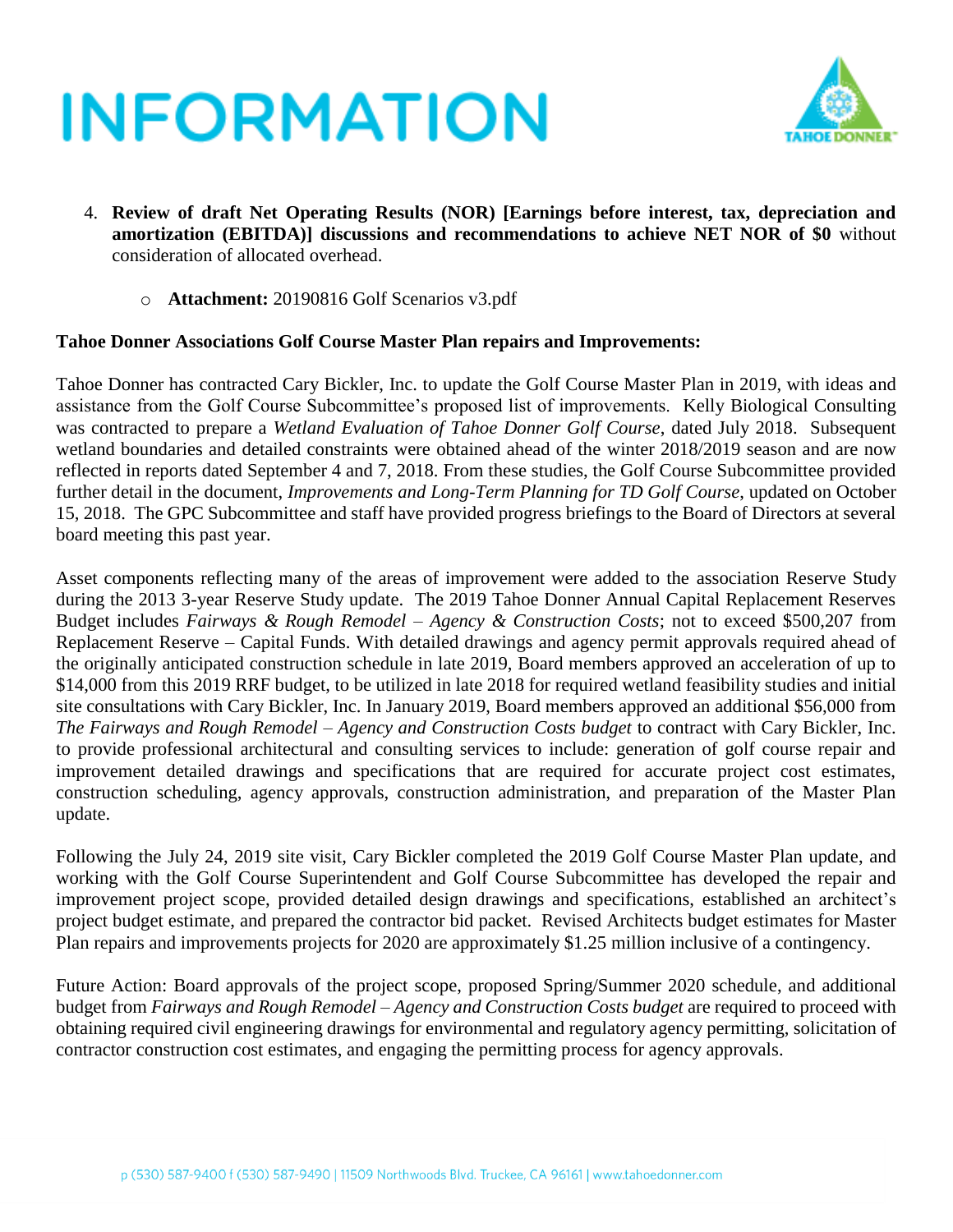

### **Tahoe Donner Association Golf Course Greens Replacements:**

Golf courses of similar stature to Tahoe Donner, located in cool-season climates, are primarily built using Kentucky bluegrass for tees, fairways, approaches, and roughs. Creeping bent grass is the industry standard turf type for golf course greens which provide the most consistent putting surfaces available. Kentucky bluegrass and creeping bent grass are both far more stress tolerant and heartier turf types than poa. Resurfacing all golf course greens with creeping bent grass and performing large-scale fairway turf replacement with Kentucky bluegrass will have a significant and positive impact on our ability to endure winter months.

In 2019, over 50% of the Tahoe Donner Golf Course greens were heavily damaged and required closures of greens during peak season; following multiple years of winter weather impacts. This year's delayed greens opening were a result of cumulative effects of weather, snow, and ice generation, coupled with winter pedestrian traffic. Turf conditions decline and do not improve over winter months, thus impacting recovery time and growth in the spring and summer season on courses at high elevations. Tahoe Donner associations Golf Course is the highest elevation golf course in the Truckee-Tahoe region.

Weather impacts can be summarized with the following key observations:

- 2011/2012 Above average, large winter with late spring heavy snow accumulation
- 2012-2015 4 years of drought which included state mandated water use restrictions.
- 2016 Wettest water year on record
- 2017 Normal year
- 2018/19 Fifth largest snowpack on record for March 31 snowpack survey

Tahoe Donner Associations Golf Course superintendent contacted industry professionals and golf course contractors to solicit cost proposals for greens replacement of 21 greens with new creeping bent grass (Hole #'s 1-18, putting green, chipping green, and nursery green). Contractors contacted regarding the greens renovation project are in line with those selected by golf course architect Cary Bickler for the Master Plan repair and improvement project, and include Earth Sculptures, Landscapes Unlimited, and Wadsworth Golf Construction. We currently have received a cost estimate from Earth Sculptures and expect to obtain the 2 remaining estimates in the immediate future.

The company awarded the bid-contract will coordinate with West Coast Turf to grow sod from seed on a 3.5-acre parcel secured via subcontract in fall 2019 with delivery and installation performed in 2020. This replacement would require approval for a contract in 2019 to secure the acreage for creeping bent grass grown sod from seed. Additionally, a 30% of material cost contract down payment/deposit to be paid in 2019. It would be highly unlikely to be able to source creeping bent grass for a full green's replacement in 2020 without a contractual commitment in 2019 as field acreage availability and harvestable turf availability would not be guaranteed and operate on a first come first serve basis.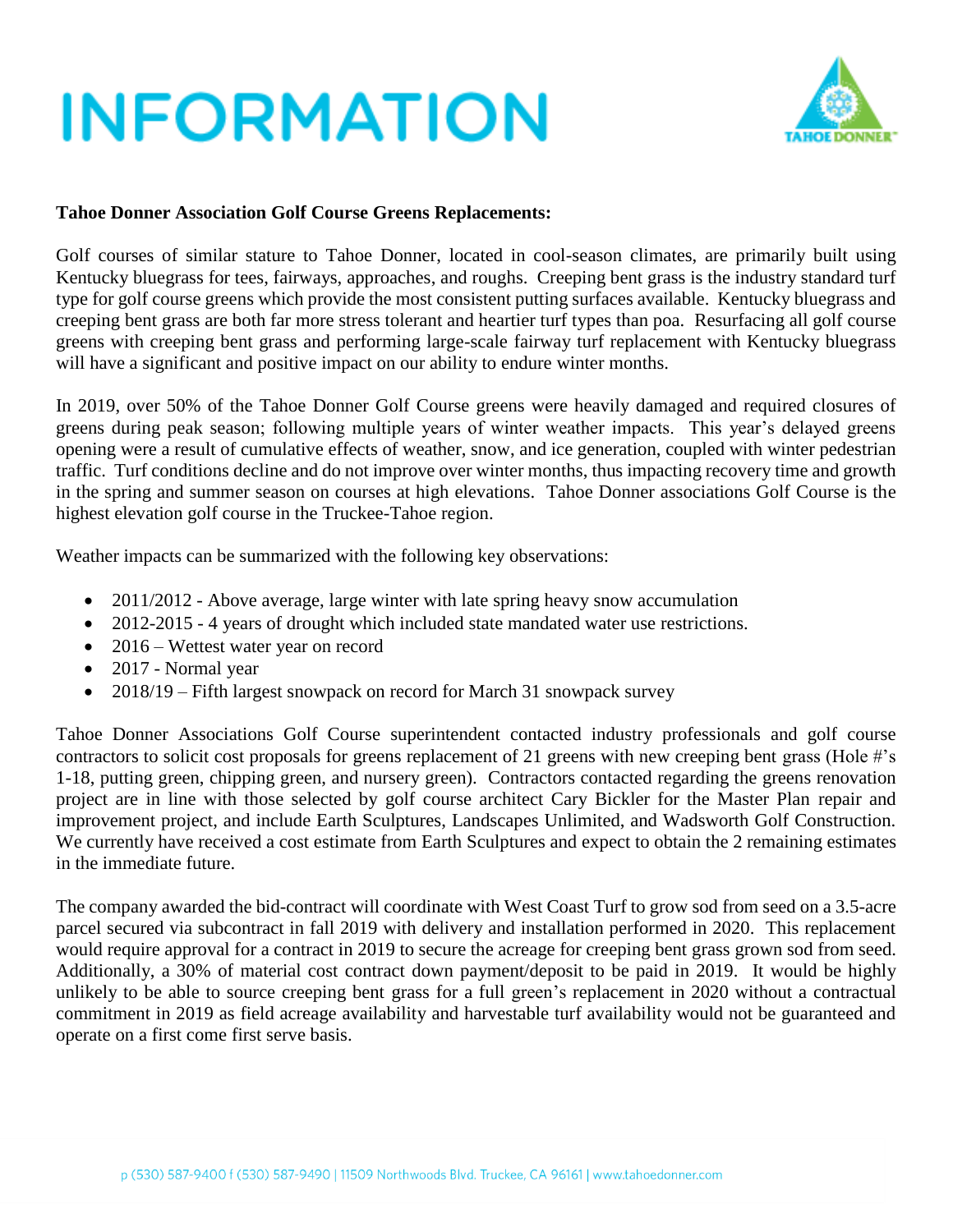

### **Forestry Large-Scale Defensible Space and Tree Removal Project:**

#### *On Course Tree Removal*

Golf course trees are roughly 45 years taller and more mature than when the golf course was built and become more of an issue each year as they grow in height and canopy size. Many trees currently within the playing field (inside the cart paths) at Tahoe Donner would not exist from a design standpoint if built in modern times. To provide the best possible turf conditions, on course tree removal is recommended. Deficiencies and annual course damage can also be attributed to the tree related issues. These issues include shade and lack of sunlight, inadequate air movement, as well as water competition and irrigation interference, all of which have a combined negative effect on turf conditions and overall golf course playability. In addition, the deterioration of cart path conditions is tree related primarily by root growth of trees lining our paths, but also due to the inability to grow turf in shaded areas to help stabilize cart path edges.

#### *Common Area Defensible Space and Forest Health*

In addition to on course trees, tree removal of dead and identified trees in the forested common areas on and around the golf course is recommended. This Forestry department project has been planned for many years and included in the 5-Year Forest Management Plan. Implementing the project has been challenged with access and timing constraints due to heavy winter seasons and/or timing of golf course operations. The scope of the project includes large scale amount of tree removal which cannot be done safely and efficiently while the course is open. Recommended implementation is to coincide with other golf course repairs and improvements projects to minimize course closure and other impacts to the area. (Estimated project timeline – 12-14 weeks)

Funding options include Replacement Reserve Funds or Forestry Operating Funds – Estimated project cost - \$155,000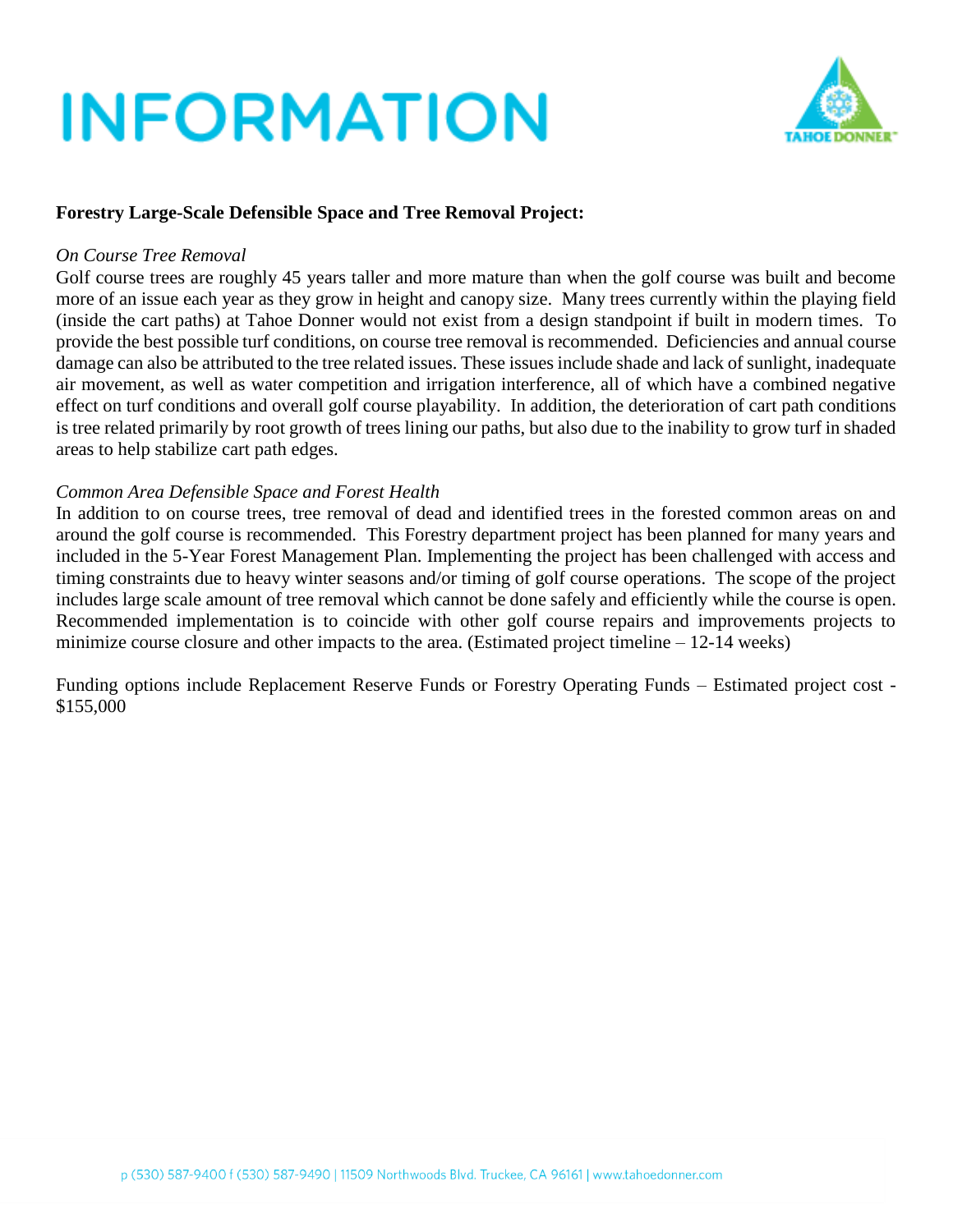

### **Forestry Map - Common Area Forest Health and Defensible Space**



#### **Scheduling Timeline: 12-14 Weeks beginning May/June 2020 Weather Permitting**

All three projects are recommended to be scheduled to potentially occur in 2020 and require mobilization and operation of heavy equipment, large trucks and require lengthy amounts of lead time, availability of material staging areas and course closure. The most cost effective and time efficient method to complete these projects is to conduct them at the same time. Additionally, aligning project timelines within a single year will have the least impact on our membership.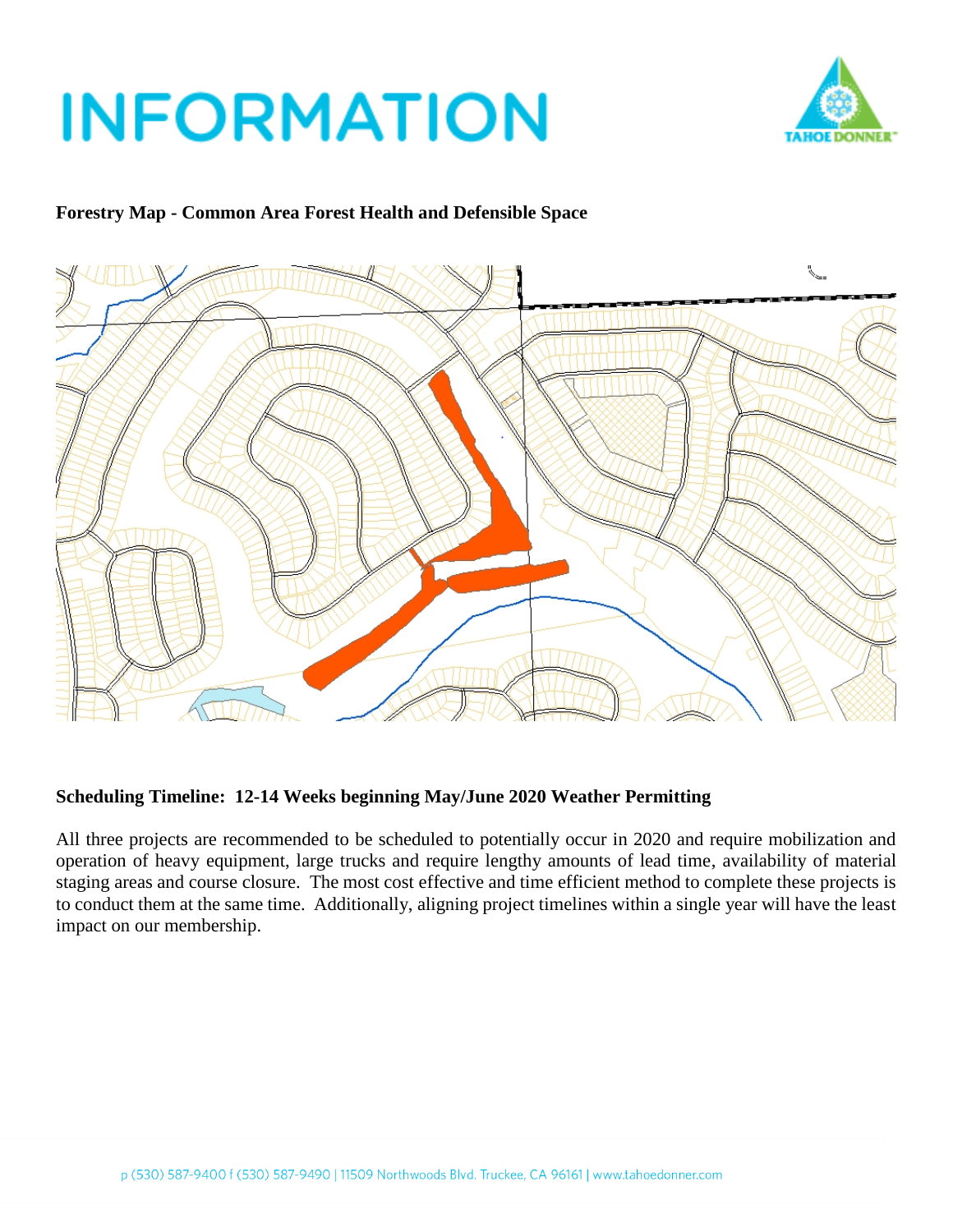

#### **Funding Mechanisms:**

**Tahoe Donner Associations Golf Course Master Plan repairs and Improvements:** asset components related to the 2019 Golf Course master Plan repairs and improvements were added to the Associations Reserve Study during the 2013 3-Year Reserve Study. Acceleration of fairways, rough, and tee repairs and modifications budgets for specific areas of construction recommended within the Golf Course Master Plan by Cary Bickler and the Golf Course Subcommittee offer an available budget of \$1,621,535.00

**Tahoe Donner Association Golf Course Greens Replacements:** Components within the Reserve Study have been identified and offer an available budget of \$506,188.00. With acceleration of Greens Replacement components, additional funding can be made available if necessary.

**Forestry Large-Scale Defensible Space and Tree Removal Project:** On the Golf Course and in the common area around the golf course properties can be funded utilizing Replacement Reserve Funds or the Forestry operating fund. Estimated Project Costs: \$155,000

**Review of draft NOR discussions and recommendations to achieve NET NOR of \$0** without consideration of allocated overhead. See Attachment

## **Replacement Reserve Fund Component Budgets – Project specific – 2020**

| Component                                                                  | Current<br><b>Budgeted</b><br>Cost/Unit | Service<br><b>Date</b> | Est<br><b>Life</b> | Useful Replacement<br>Date | Future<br>Replacement<br>Cost (Current<br><b>Budgeted</b><br>Cost) |  |  |  |  |
|----------------------------------------------------------------------------|-----------------------------------------|------------------------|--------------------|----------------------------|--------------------------------------------------------------------|--|--|--|--|
| Fairways / Rough Hole # 10                                                 | 248,880.00                              | 3/1/2013               | 30                 | 02/29/20                   | 250,091.41                                                         |  |  |  |  |
| Fairways / Rough Hole # 11                                                 | 346,000.00                              | 3/1/2013               | 30                 | 02/29/20                   | 347,684.14                                                         |  |  |  |  |
| Fairways / Rough Hole #15-A                                                | 78,000.00                               | 3/1/2013               | 30                 | 02/29/20                   | 78,379.66                                                          |  |  |  |  |
| Fairways / Rough Hole #16                                                  | 108, 127.00                             | 3/1/2013               | 30                 | 02/29/20                   | 108,653.30                                                         |  |  |  |  |
| Fairways / Rough Hole #4                                                   | 49,920.00                               | 3/1/2013               | 30                 | 02/29/20                   | 50,162.98                                                          |  |  |  |  |
| Fairways / Rough Hole #8<br>Tee Repairs and Modifications                  | 74,500.00<br>270,000.00                 | 3/1/2013<br>6/1/2013   | 30<br>30           | 02/29/20<br>05/31/20       | 74,862.63<br>273,341.78                                            |  |  |  |  |
| Fairways/Rough Remodel - Agency and Construction Costs                     | 433,000.00                              | 6/1/2019               | 30                 | 05/31/20                   | 438, 359. 22                                                       |  |  |  |  |
| Proposed 2020 Fairways and Tee repairs and Improvements Replacement Budget |                                         |                        |                    |                            |                                                                    |  |  |  |  |
| Greens-4-                                                                  | 100,000.00                              | 6/1/1989               | 40                 | 05/31/20                   | 101,237.70                                                         |  |  |  |  |
| Greens-4-                                                                  | 100,000.00                              | 6/1/1988               | 40                 | 06/01/20                   | 101,237.70                                                         |  |  |  |  |
| Greens-4-                                                                  | 100,000.00                              | 6/1/1985               | 40                 | 05/31/20                   | 101,237.70                                                         |  |  |  |  |
| Greens-4-                                                                  | 100,000.00                              | 6/1/1986               | 50                 | 05/31/20                   | 101,237.70                                                         |  |  |  |  |
| Greens-4-                                                                  | 100,000.00                              | 6/1/1987               | 42                 | 05/31/20                   | 101,237.70                                                         |  |  |  |  |
| Proposed 2020 Greens Replacement Budget Replacement Reserves Accelleration |                                         |                        |                    |                            |                                                                    |  |  |  |  |

**\*\*2019 3-Year Replacement Reserve Study in progress. Information and data as of 8/14/2019 and is anticipated to change**